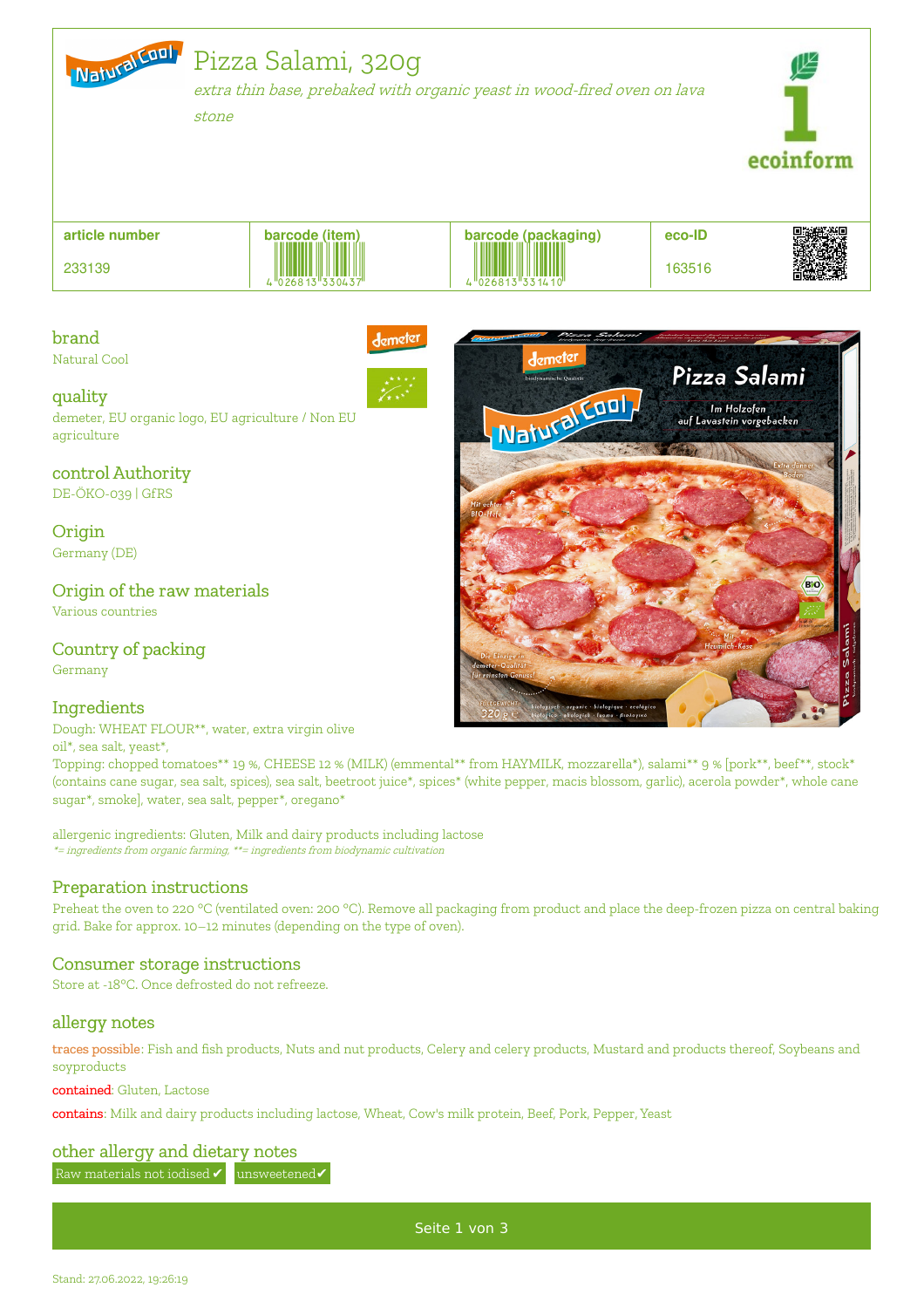

# Pizza Salami, 320g

extra thin base, prebaked with organic yeast in wood-fired oven on lava

stone



| article number | (item<br>code         | 'packaging,<br>oge :           | eco-ID |  |
|----------------|-----------------------|--------------------------------|--------|--|
| 233139         | İ<br>5"330437"<br>.68 | I<br>W<br>.<br>"026813"331410" | 63516  |  |

## category-specific information

## Quality

## Further legal information

|--|--|--|--|--|--|--|--|

## Compulsory label information

and the following. Fully accepted organic product according to applicable EU Organic Regulation. GMO: The products do not contain genetically modified raw materials or genetically modified organisms since it is processed according to applicable EU Organic Regulation. Unintentional genetic modifications that enter the food in traces during cultivation, production, placing on the market or handling are not taken into account. Therefore it is not mandatory to label the products according the Council Regulation (EC) No 1829/2003 and (EC) No 1830/2003.

#### Legal information

## nutritional values & analytical results per 100 g

| $% \mathcal{M}$ of which saturates<br>$% \mathcal{M}$ . $% \mathcal{M}$ and $\mathcal{M}$ |  |
|-------------------------------------------------------------------------------------------|--|
|                                                                                           |  |
|                                                                                           |  |
|                                                                                           |  |
|                                                                                           |  |
|                                                                                           |  |
|                                                                                           |  |

#### information on consumer unit